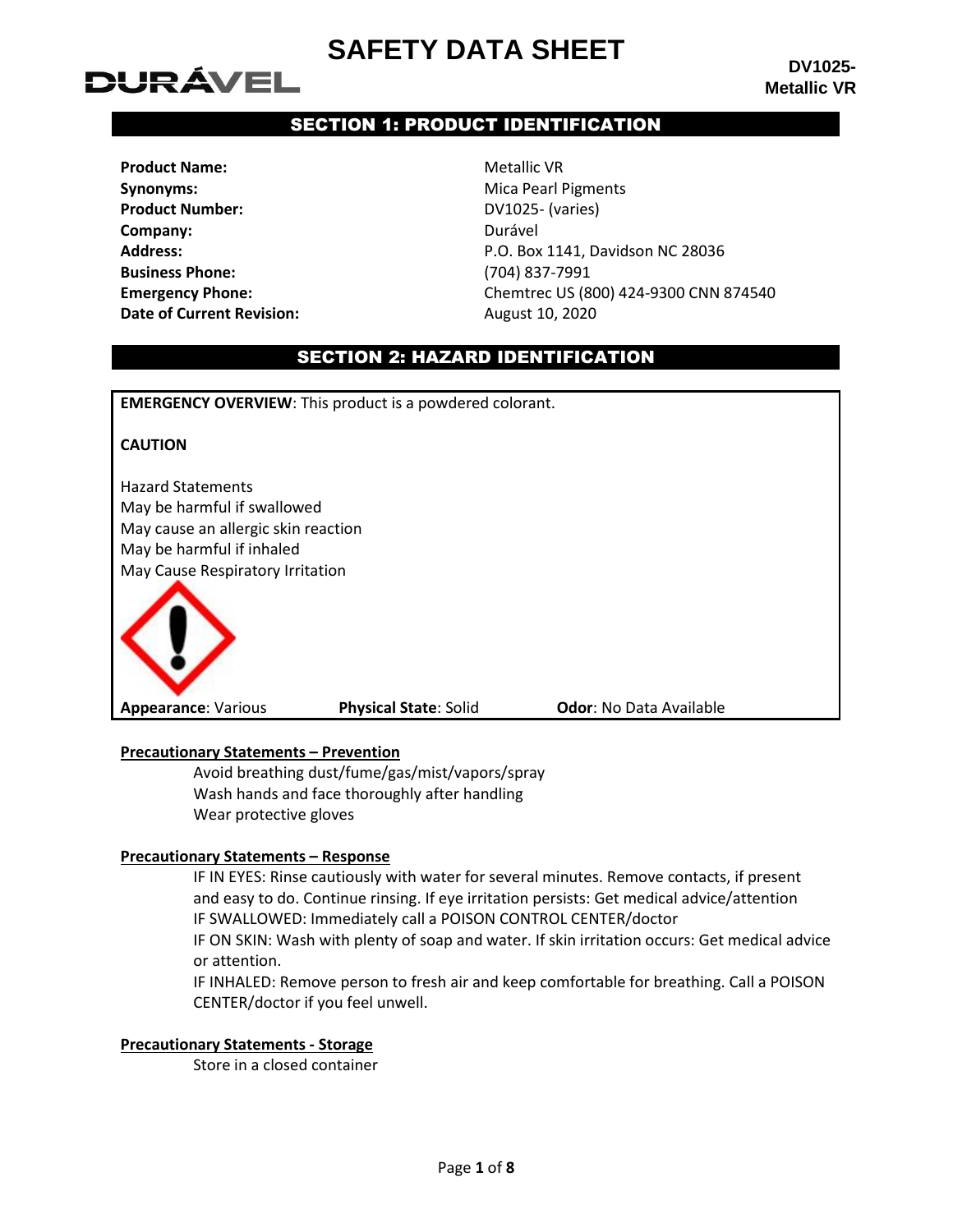

#### **Precautionary Statements – Disposal**

Dispose of contents/container in accordance with local/regional/national regulations.

#### **Hazards Not Otherwise Classified (HNOC)**

May cause skin irritation

## SECTION 3: COMPOSITION AND INFORMATION ON INGREDIENTS

## **Ingredient**

Formula Will contain one or more of the following : Mica, Titanium Dioxide, Tin Oxide, Silica, Iron Oxide, or Fluorphogopite Mica: CAS#'s - 12001-26-2, 13463-67-7, 18282-10-5, 7631-86-9, 1309-37-1, 12003-38-2

\*The exact percentage (concentration) of composition has been withheld as a trade secret.

## SECTION 4: FIRST-AID MEASURES

### **Description of First Aid Measures**

| <b>General Advice</b><br>If symptoms persist, call a physician.            |                                                                                                                                                                                                                        |  |  |  |
|----------------------------------------------------------------------------|------------------------------------------------------------------------------------------------------------------------------------------------------------------------------------------------------------------------|--|--|--|
| <b>Eye Contact</b>                                                         | IF IN EYES: Rinse cautiously with water for several minutes. Remove<br>contact lenses, if present and easy to do. Continue rinsing. If eye<br>irritation persists: Get medical advice/attention.                       |  |  |  |
| <b>Skin Contact</b>                                                        | IF ON SKIN: Wash off with soap and plenty of water. If skin irritation<br>occurs: Get medical advice or attention.                                                                                                     |  |  |  |
| <b>Inhalation</b>                                                          | IF INHALED: Remove victim to fresh air and keep at rest in a position<br>comfortable for breathing. If breathing is irregular or stopped,<br>administer artificial respiration. If symptoms persist, call a physician. |  |  |  |
| Ingestion                                                                  | IF SWALLOWED: Immediately call a POISON CENTER or<br>doctor/physician. Do NOT induce vomiting. Never give anything by<br>mouth to an unconscious person.                                                               |  |  |  |
|                                                                            | Most important symptoms and effects, both acute and delayed                                                                                                                                                            |  |  |  |
| <b>Symptoms</b>                                                            | Eye, Skin, and Respiratory Irritation.                                                                                                                                                                                 |  |  |  |
| Indication of any immediate medical attention and special treatment needed |                                                                                                                                                                                                                        |  |  |  |
| <b>Note to Physicians</b>                                                  | Treat symptomatically. For additional information, see Safety Data<br>Sheet.                                                                                                                                           |  |  |  |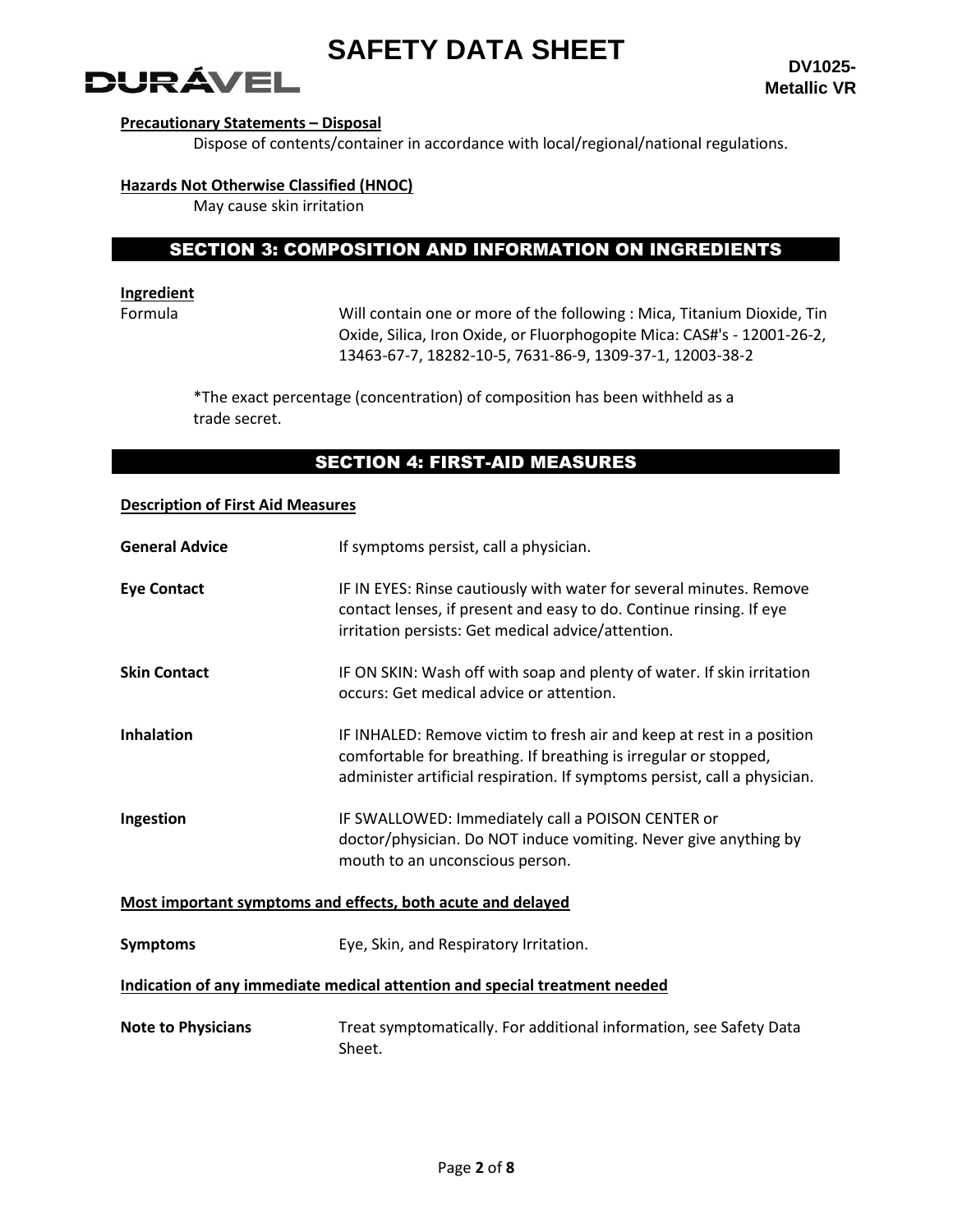# DURÁVEL

## SECTION 5: FIRE-FIGHTING MEASURES

### **Suitable Extinguishing Media**

Product is not combustible. Use water spray (fog), alcohol-resistant foam, dry chemical, or carbon dioxide for surrounding fire.

| Unsuitable extinguishing media             | Not applicable       |
|--------------------------------------------|----------------------|
| Specific hazards arising from the chemical |                      |
| None known                                 |                      |
| <b>Hazardous combustion products</b>       | <b>Carbon Oxides</b> |
| <b>Explosion Data</b>                      |                      |
| <b>Sensitivity to Mechanical Impact</b>    | Not available        |
| <b>Sensitivity to Static Discharge</b>     | Not sensitive        |

#### **Protective equipment and precautions for firefighters**

Wear self-contained breathing apparatus and protective suit.

## SECTION 6: ACCIDENTAL RELEASE MEASURES

| Personal precautions, protective equipment and emergency procedures |
|---------------------------------------------------------------------|
|---------------------------------------------------------------------|

| <b>Personal Precautions</b> | Use personal protective equipment as required. |
|-----------------------------|------------------------------------------------|
|-----------------------------|------------------------------------------------|

**Environmental Precautions**

**Environmental precautions** Should not be released into the environment.

#### **Methods and material for containment and cleaning up**

**Methods for containment** Contain and clean appropriately.

**Methods for cleaning up** Pick up and transfer to properly labeled containers.

## SECTION 7: HANDLING AND STORAGE

#### **Precautions for safe handling**

**Advice for safe handling** Avoid contact with skin and eyes

#### **Conditions for safe storage, including any incompatibilities**

**Storage Conditions** Keep container tightly closed in a dry and well-ventilated place.

**Incompatible Materials** None known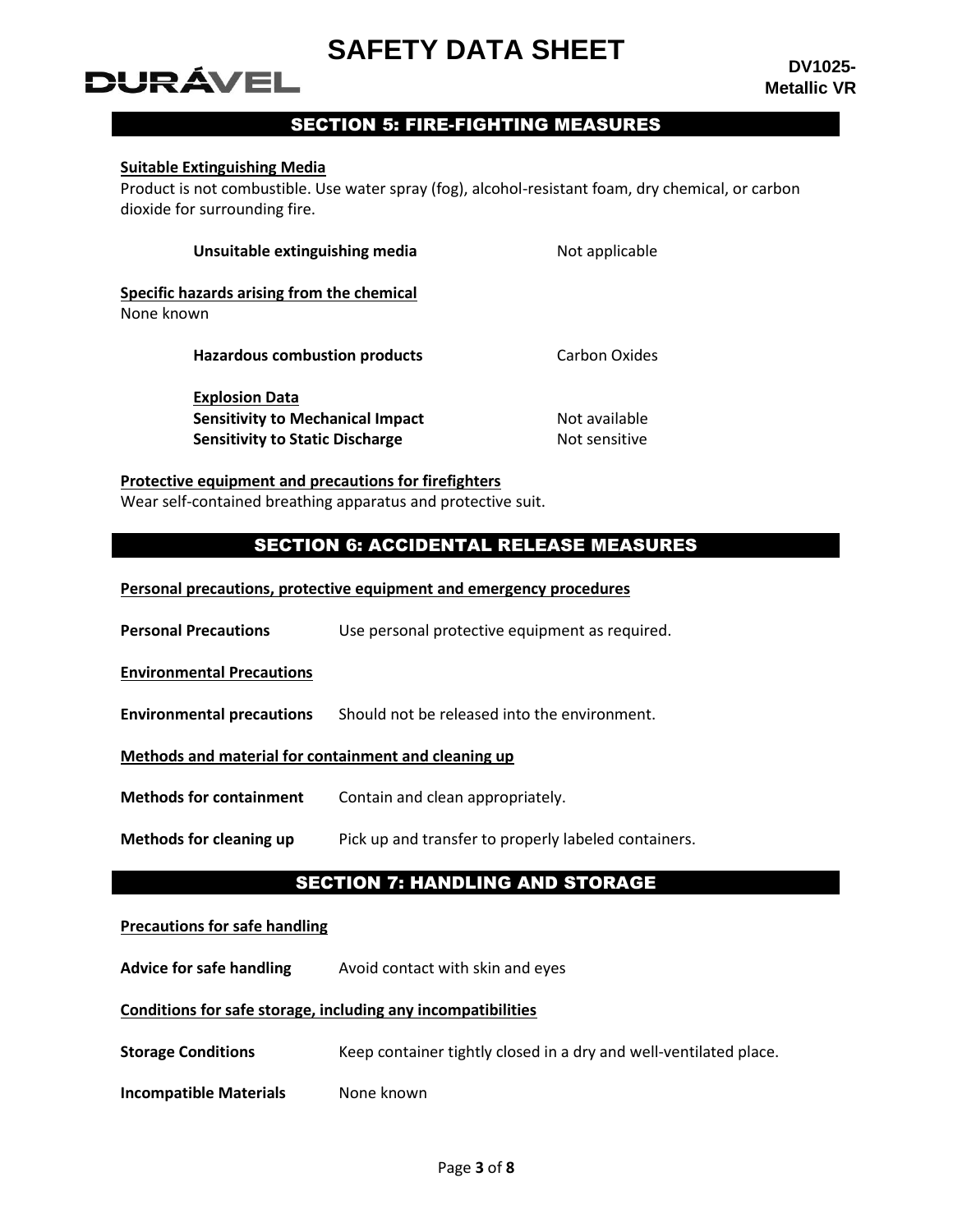

## SECTION 8: EXPOSURE CONTROLS – PERSONAL PROTECTION

#### **Control parameters**

**DURÁVEL** 

| <b>Exposure guidelines</b><br>regulatory bodies. |  | This product, as supplied, does not contain any hazardous materials<br>with occupational exposure limits established by the region specific     |  |
|--------------------------------------------------|--|-------------------------------------------------------------------------------------------------------------------------------------------------|--|
| <b>Appropriate engineering controls</b>          |  |                                                                                                                                                 |  |
| <b>Engineering controls</b>                      |  | General/Local Ventilation Recommended.                                                                                                          |  |
|                                                  |  | Individual protection measures, such as personal protective equipment                                                                           |  |
| Eye and face protection                          |  | Avoid contact with eyes                                                                                                                         |  |
| Skin and body protection                         |  | Suitable protective clothing                                                                                                                    |  |
| <b>Respiratory protection</b>                    |  | Ensure adequate ventilation, especially in confined areas                                                                                       |  |
| <b>General Hygiene</b><br><b>Considerations</b>  |  | Handle in accordance with good industrial hygiene and<br>safety practice. Wash hands before and after breaks and at<br>the end of the work day. |  |

## SECTION 9: PHYSICAL AND CHEMICAL PROPERTIES

## **Information on basic physical and chemical properties**

| <b>Physical State</b><br>Appearance<br>Color | Solid<br>Various<br>Various | Odor<br><b>Odor Threshold</b> | No data available<br>No data available |
|----------------------------------------------|-----------------------------|-------------------------------|----------------------------------------|
| Property                                     | <b>Values</b>               | <b>Remarks/Method</b>         |                                        |
| рH                                           | Not Relevant                |                               |                                        |
| <b>Melting point/freezing</b>                | Not Applicable              | Not Applicable                |                                        |
| point                                        |                             |                               |                                        |
| <b>Boiling point/Boiling range</b>           | Not Applicable              |                               |                                        |
| <b>Flash point</b>                           | Not Applicable              | CC (closed cup)               |                                        |
| <b>Evaporation rate</b>                      | Not Available               |                               |                                        |
| Flammability (solid, gas)                    | Not Relevant                |                               |                                        |
| <b>Flammability Limit in Air</b>             |                             |                               |                                        |
| <b>Upper flammability limit:</b>             | Not Available               |                               |                                        |
| Lower flammability limit:                    | Not Available               |                               |                                        |
| Vapor pressure                               | Not Available               |                               |                                        |
| Vapor density                                | Not Available               |                               |                                        |
| <b>Relative density</b>                      | Not Applicable              |                               |                                        |
| <b>Water solubility</b>                      | Soluble in water            |                               |                                        |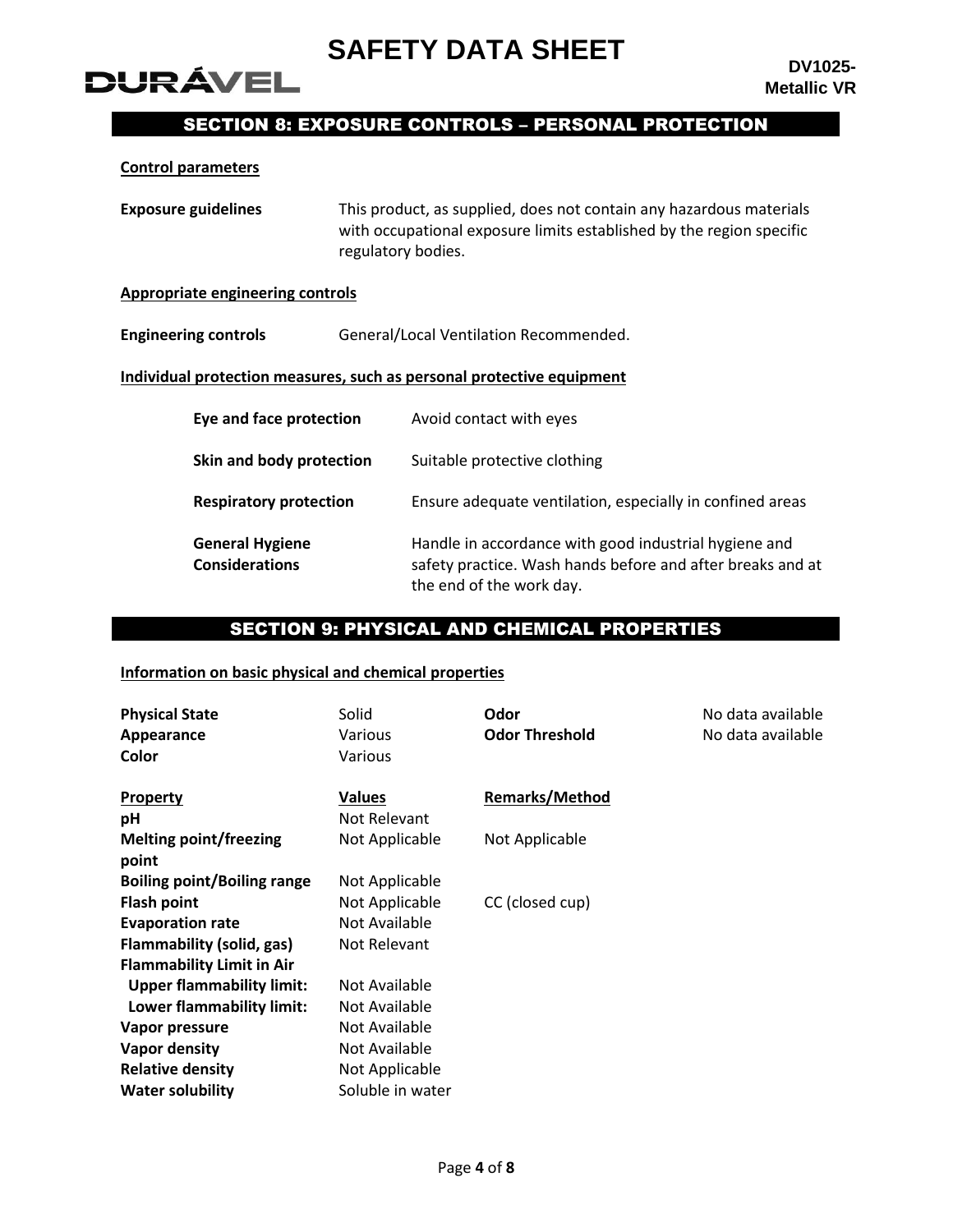

| Solubility in other solvents    | Not Available     |
|---------------------------------|-------------------|
| <b>Partition coefficient</b>    | Not Available     |
| <b>Autoignition temperature</b> | Not Available     |
| Decomposition                   | Not Available     |
| temperature                     |                   |
| <b>Kinematic viscosity</b>      | Not Available     |
| <b>Dynamic viscosity</b>        | Not Available     |
| <b>Explosive properties</b>     | Not Available     |
| <b>Oxidizing properties</b>     | Not Available     |
| <b>Other Information</b>        |                   |
| Softening point                 | Not Relevant      |
| <b>Molecular weight</b>         | Not Available     |
| <b>VOC Content (%)</b>          | No data available |
| <b>Density</b>                  | Not Available     |
| <b>Bulk Density</b>             | Not Available     |
|                                 |                   |

## SECTION 10: STABILITY AND REACTIVITY

## **Reactivity**

Not Available

**Chemical stability** Stable

**Possibility of Hazardous Reactions** No data available

## **Conditions to avoid**

None known

## **Incompatible materials**

None known

### **Hazardous Decomposition Products**

None known based on information supplied

## SECTION 11: TOXICOLOGICAL INFORMATION

### **Information on likely routes of exposure**

### **Product Information**

**Inhalation Direct contact and vapor inhalation** 

**Eye contact** Direct contact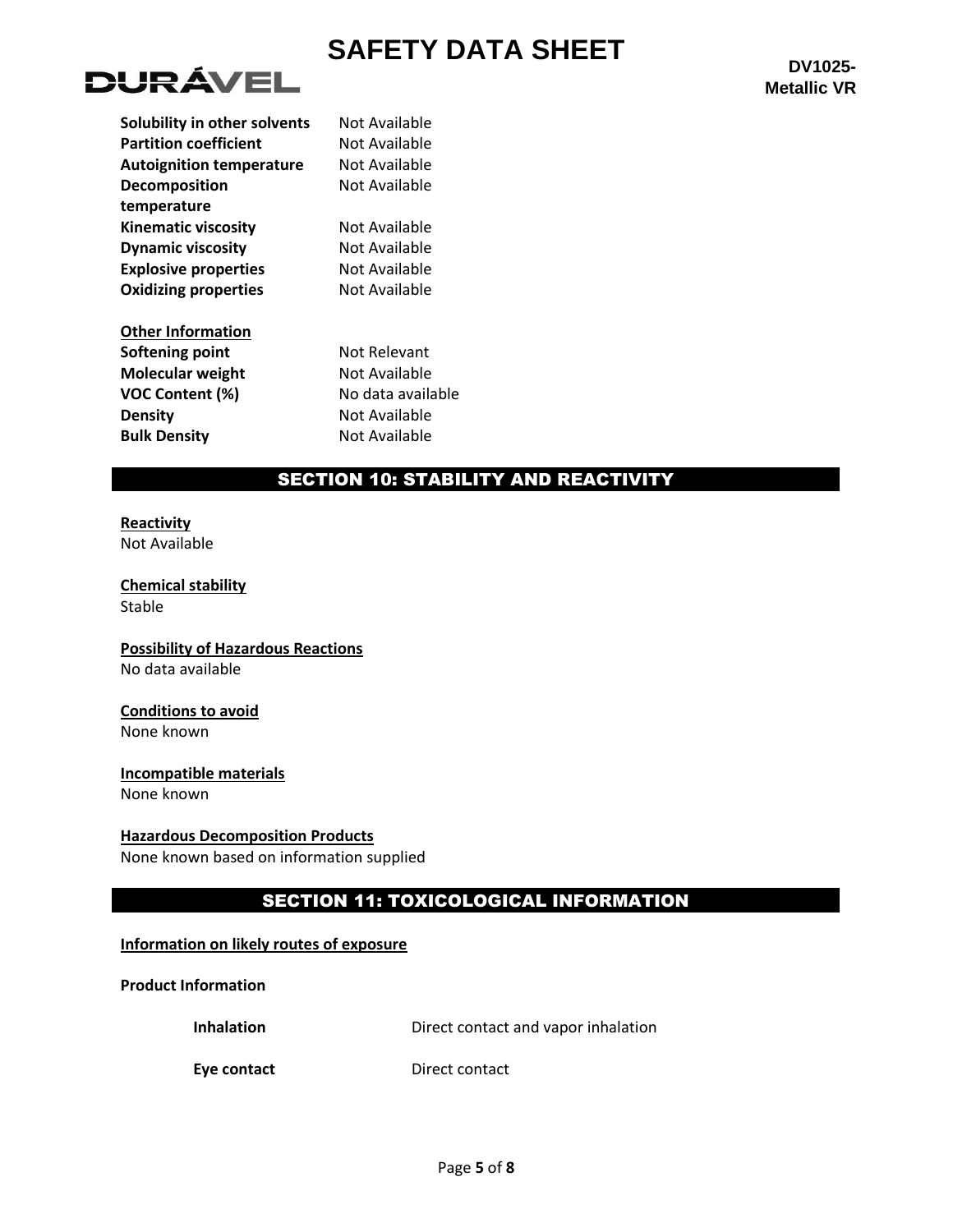

**DV1025- Metallic VR**

**Skin contact** Direct contact

**Ingestion** Direct contact

### **Information on toxicological effects**

**Symptoms** May cause an allergic skin reaction

#### **Delayed and immediate effects as well as chronic effects from short and long-term exposure**

| Skin corrosion/irritation         | Irritating to skin                                                                                       |
|-----------------------------------|----------------------------------------------------------------------------------------------------------|
| Serious eye damage/eye irritation | Irritating to eyes                                                                                       |
| <b>Irritation</b>                 | Irritating to eyes, respiratory system and skin                                                          |
| Sensitization                     | No data available                                                                                        |
| <b>Germ cell mutagenicity</b>     | No data available                                                                                        |
| Carcinogenicity                   | This product does not contain any carcinogens or potential<br>carcinogens as listed by OSHA, IARC or NTP |
| <b>Reproductive toxicity</b>      | Not Available                                                                                            |
| STOT - single exposure            | Not Available                                                                                            |
| STOT - repeated exposure          | Not Available                                                                                            |
| <b>Aspiration hazard</b>          | Not Available                                                                                            |

**Numerical measures of toxicity – Product Information** No available data.

## SECTION 12: ECOLOGICAL INFORMATION

## **Ecotoxicity**

No data available

### **Persistence and degradability**

No data available

## **Bioaccumulation**

No data available

## **Other adverse effects**

No data available

## SECTION 13: DISPOSAL CONSIDERATIONS

### **Waste treatment methods**

**Disposal of wastes** This material, as supplied, is not a hazardous waste according to state and federal regulations (40 CFR 261).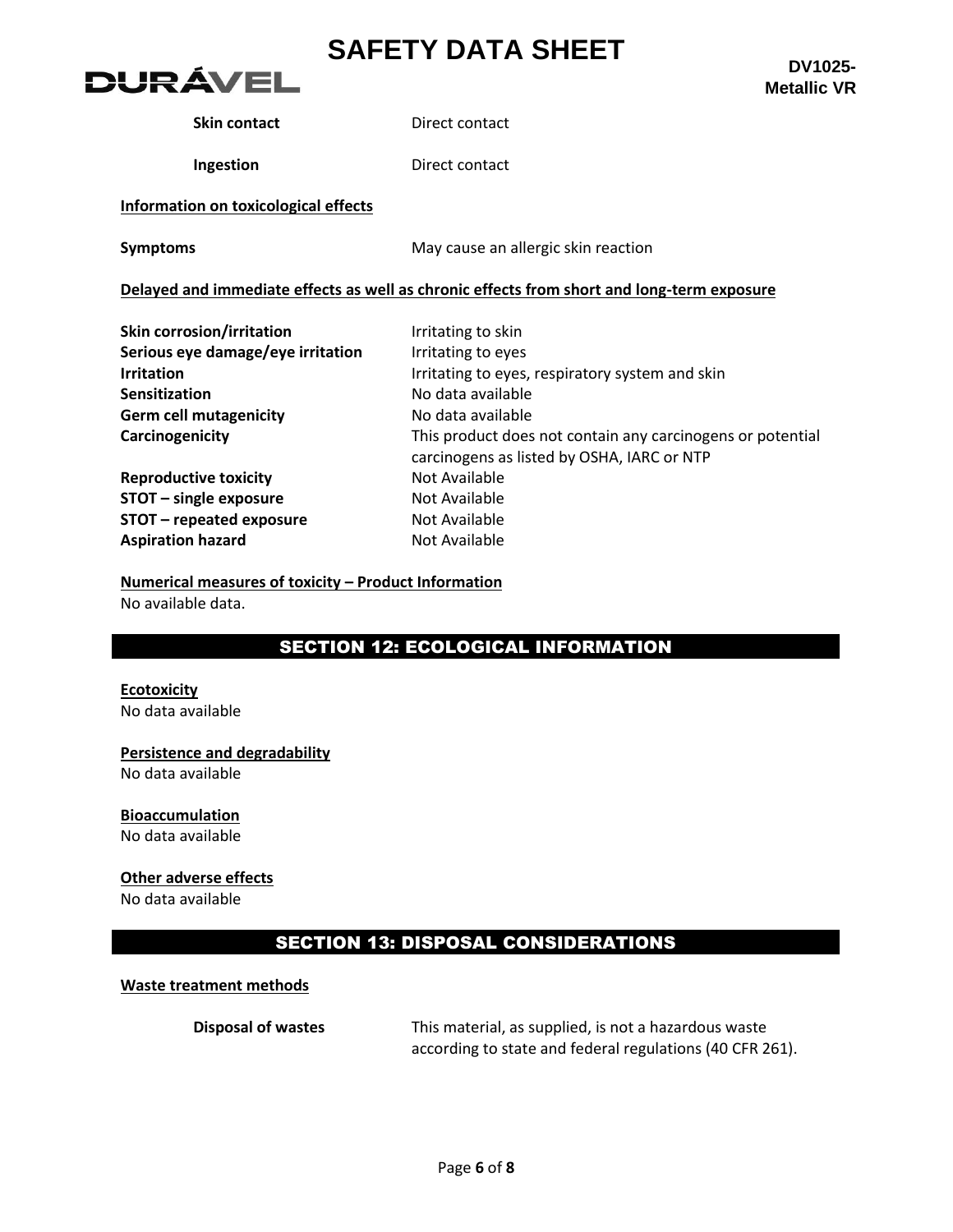

**DV1025- Metallic VR**

**Contaminated packaging** Dispose of in accordance with federal, state and local regulations

## SECTION 14: TRANSPORTATION INFORMATION

| DOT                     | Not regulated     |  |
|-------------------------|-------------------|--|
| <b>Marine pollutant</b> | No available data |  |
| IATA                    | Not regulated     |  |

**IMDG** Not regulated

## SECTION 15: REGULATORY INFORMATION

#### **International Inventories**

| <b>TSCA</b>          | Complies |
|----------------------|----------|
| <b>DSL/NDSL</b>      | Complies |
| <b>EINECS/ELINCS</b> | Complies |
| <b>ENCS</b>          | Complies |
| <b>IECSC</b>         | Complies |
| <b>KECL</b>          | Complies |
| <b>PICCS</b>         | Complies |
| <b>AICS</b>          | Complies |
|                      |          |

#### **Legend:**

**TSCA** - United States Toxic Substances Control Act Section 8(b) Inventory **DSL/NDSL** - Canadian Domestic Substances List/Non-Domestic Substances List **EINECS/ELINCS** - European Inventory of Existing Chemical Substances/European List of Notified Chemical Substances **ENCS** - Japan Existing and New Chemical Substances **IECSC** - China Inventory of Existing Chemical Substances **KECL** - Korean Existing and Evaluated Chemical Substances **PICCS** - Philippines Inventory of Chemicals and Chemical Substances **AICS** - Australian Inventory of Chemical Substances

#### **US Federal Regulations**

#### **SARA 313**

Section 313 of Title III of the Superfund Amendments and Reauthorization Act of 1986 (SARA). This product does not contain any chemicals which are subject to the reporting requirements of the Act and Title 40 of the Code of Federal Regulations, Part 372

#### **SARA 311/312 Hazard Categories**

| Acute health hazard               | Yes |
|-----------------------------------|-----|
| <b>Chronic health hazard</b>      | N٥  |
| Fire hazard                       | N٥  |
| Sudden release of pressure hazard | N٥  |
| <b>Reactive hazard</b>            | N٥  |